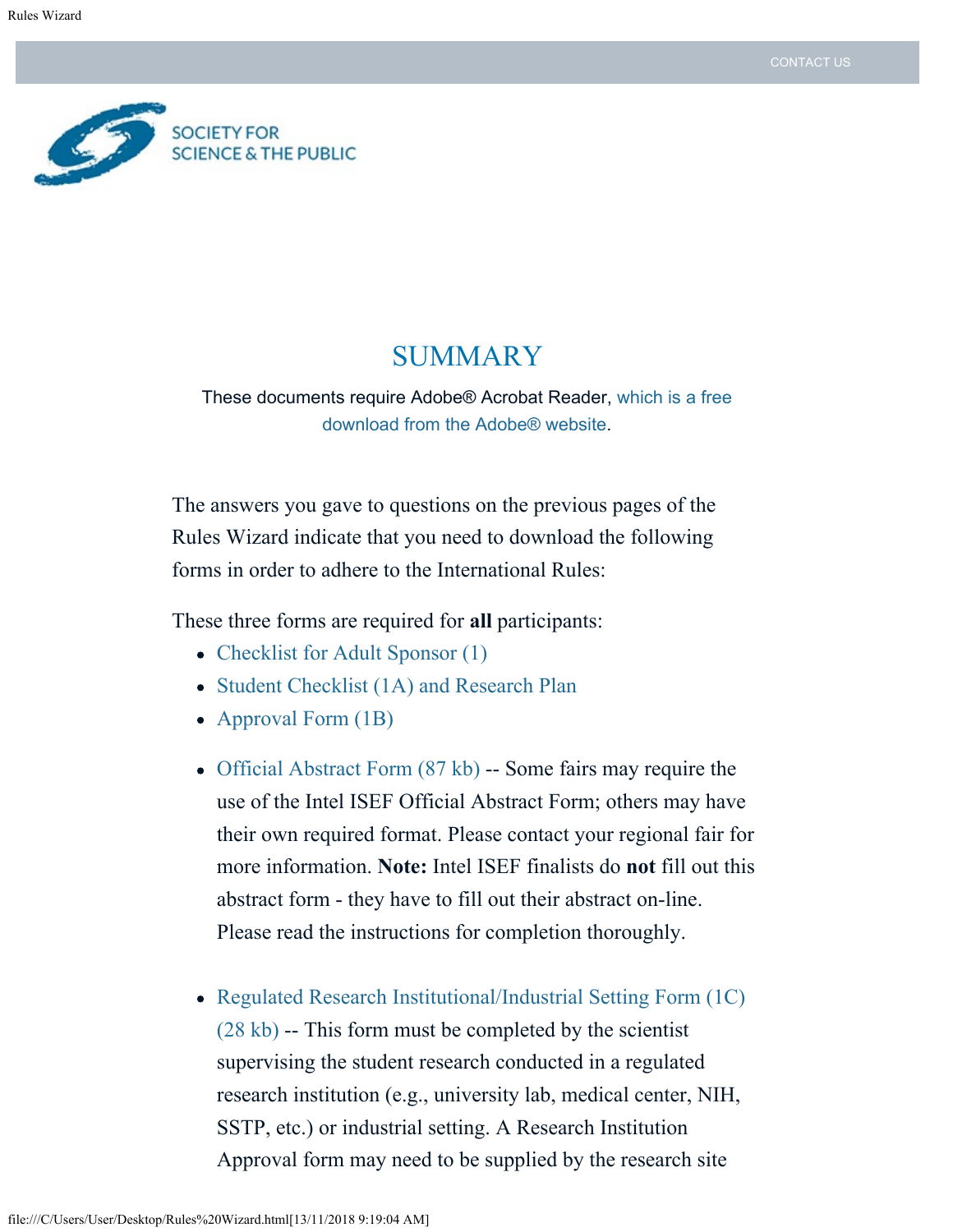# (i.e. IRB/IACUC/IBC).

- Human Participants Form  $(4)$   $(64 \text{ kb})$  -- IRB Form for approval before experimentation. Required for all research involving humans.
- Informed Consent--Required for all participants under 18 years of age (see exceptions); required for all projects involving risk; and recommended for all projects involving human participants. From the responses pertaining to the use of human participants, it appears that informed consent will be required from your participants. Please complete the Human Informed Consent Form or a similar document and have an IRB review and make a final determination regarding this requirement.
- You indicated you will be using a survey as part of your experiment. Please provide a copy of the survey to the IRB for their review as well as a copy to all participants and/or parents if parental permission is required.
- Risk Assessment Form  $(3)$  (16 kb) -- Required for projects using hazardous chemicals, activities, or devices or DEAcontrolled substances.
- [Vertebrate Animal Form \(5B\) \(39 kb\)](https://sspcdn.blob.core.windows.net/files/Documents/SEP/ISEF/2019/Forms/5AB-Vertebrate-Animal.pdf) -- Required for all research involving vertebrate animals that is conducted in a Regulated Research Institution. (**IACUC approval required before experimentation**; SRC should also approve prior to experimentation to ensure research appropriate for pre-college students).

THESE FORMS ARE NOT TO BE ELECTRONICALLY TRANSFERRED TO Society for Science & The Public. THE FORMS MUST BE COMPLETED BY THE APPROPRIATE